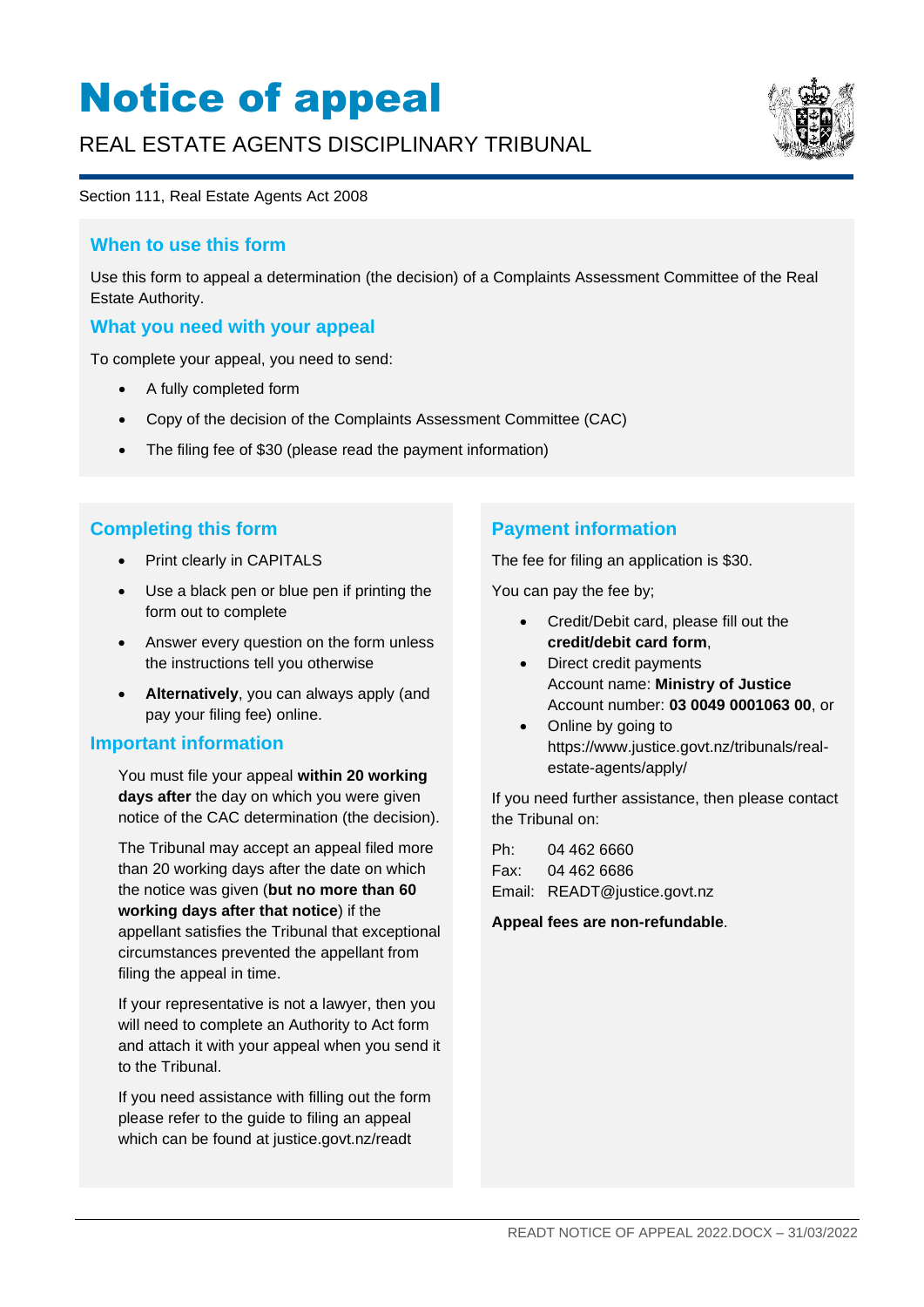#### **Step 1. Appeal details**

**Are you filing your appeal outside of the 20-working day period? (Please tick to confirm)**

 $\Box$  Yes  $\Box$  No

*If yes, you MUST set out the exceptional circumstances and the reason why those circumstances prevented your*  appeal being filed within the 20 working day period on a separate sheet of paper. This will be submitted to the *Tribunal for determination as to whether the appeal should be accepted for filing.*

### **Step 2. Appellant details**

|                                               |              | Who were you in the original complaint? (Please tick ONE) |                                                                                      |  |
|-----------------------------------------------|--------------|-----------------------------------------------------------|--------------------------------------------------------------------------------------|--|
|                                               | the Licensee | the Complainant                                           |                                                                                      |  |
| <b>Full name First</b><br>Surname/Family name |              |                                                           |                                                                                      |  |
|                                               |              | <b>Organisation</b> (If applicable)                       |                                                                                      |  |
| Address No.                                   |              | <b>Street</b>                                             | What is your postal address? (This must be a physical New Zealand address)<br>Suburb |  |
|                                               | City         |                                                           | Post code                                                                            |  |
| <b>Phone</b>                                  | Day          |                                                           | Mobile                                                                               |  |
| <b>Email</b>                                  |              |                                                           |                                                                                      |  |

#### **Step 3. Representation details**

If you do not have any representation, then proceed to Step 4.

**Note:** If you choose to be represented, all communications will be to your nominated person only.

#### **I authorise the following person to represent me:**

| <b>Full name First</b>    |                                                                  | Surname/Family name                                                                                       |
|---------------------------|------------------------------------------------------------------|-----------------------------------------------------------------------------------------------------------|
| Firm name (If applicable) |                                                                  |                                                                                                           |
| Yes                       | Is your representative a lawyer? (Please tick to confirm)<br>No. |                                                                                                           |
|                           |                                                                  | If no, your representative will need to fill out the Authority to Act form found at justice.govt.nz/readt |
|                           |                                                                  | What is their postal address? (This must be a physical New Zealand address)                               |
| Address No.               | <b>Street</b>                                                    | Suburb                                                                                                    |

| .         |      |  |           |
|-----------|------|--|-----------|
|           | City |  | Post code |
| Phone Day |      |  | Mobile    |
| Email     |      |  |           |
|           |      |  |           |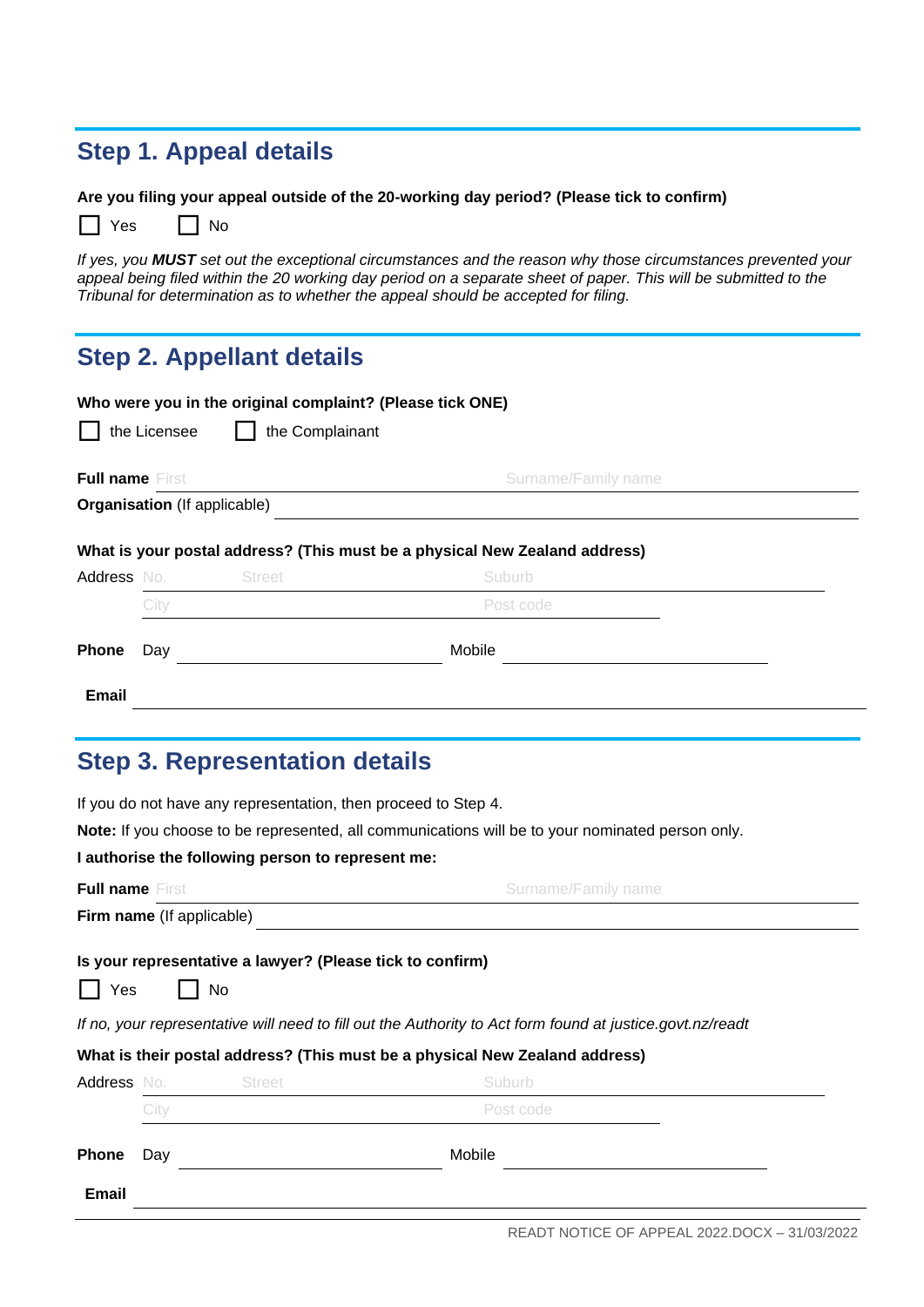## **Step 4. Other party details**

| Who were they in the original complaint? (Please tick ONE)<br>the Licensee<br>the Complainant |      |                                     |                                                                             |  |
|-----------------------------------------------------------------------------------------------|------|-------------------------------------|-----------------------------------------------------------------------------|--|
| <b>Full name First</b>                                                                        |      |                                     | <b>Surname/Family name</b>                                                  |  |
|                                                                                               |      | <b>Organisation</b> (If applicable) |                                                                             |  |
|                                                                                               |      |                                     | What is their postal address? (This must be a physical New Zealand address) |  |
|                                                                                               |      | Address No. Street                  | <b>Suburb</b>                                                               |  |
|                                                                                               | City |                                     | Post code                                                                   |  |
| <b>Phone</b>                                                                                  | Day  |                                     | Mobile                                                                      |  |
| <b>Email</b>                                                                                  |      |                                     |                                                                             |  |
|                                                                                               |      |                                     |                                                                             |  |

## **Step 5. Determination details (the decision)**

| <b>CAC</b> number         |  |                  |  |
|---------------------------|--|------------------|--|
| Date of the determination |  | (day/month/year) |  |
| Reference number          |  |                  |  |

### **Step 6. Reasons for appealing**

Please specify the reasons for your appeal. Ensure there is sufficient detail to fully inform the Tribunal and other parties:

If you need extra space, please attach a separate sheet to this application